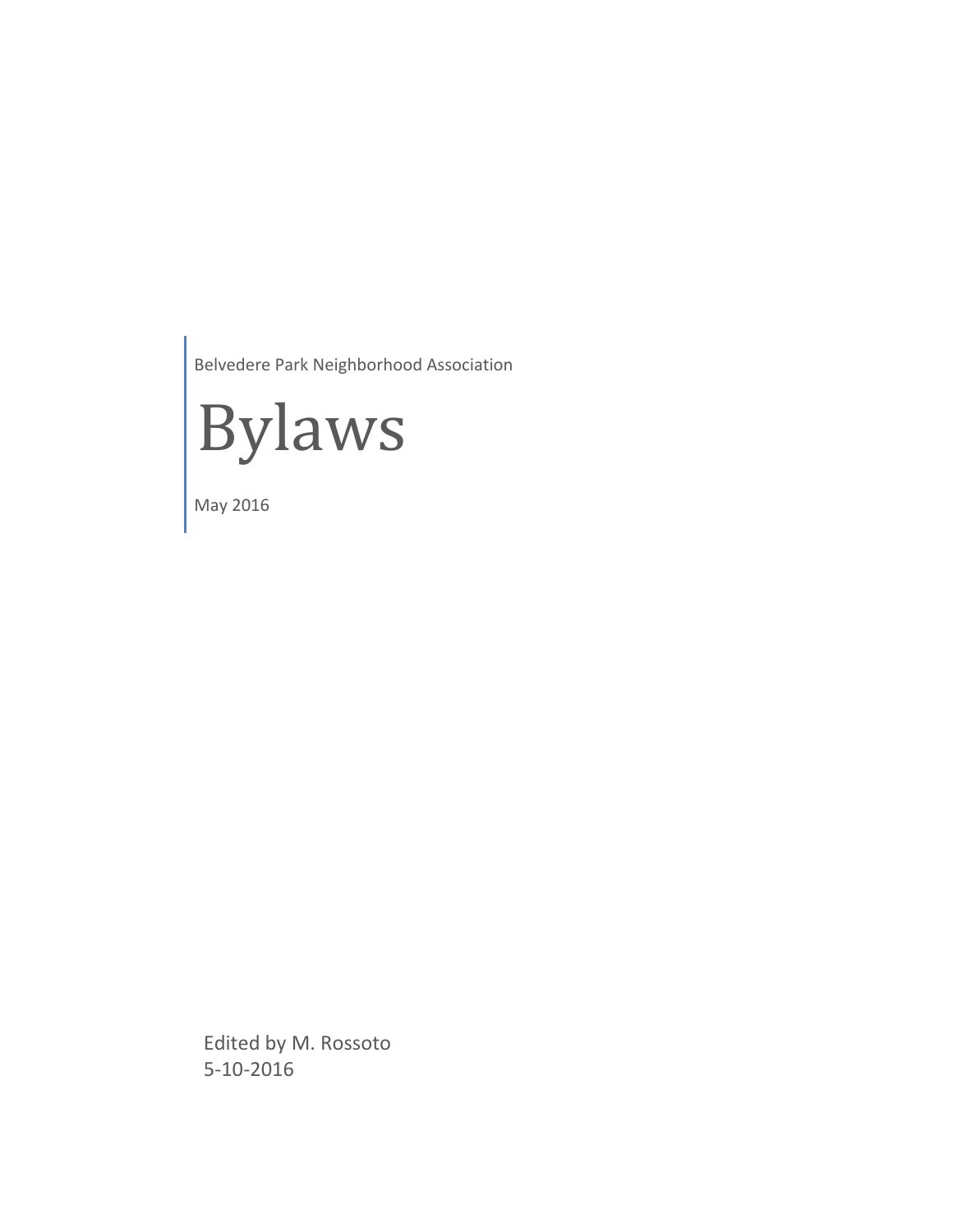# Belvedere Park Neighborhood Association Bylaws

(DRAFT 05/10/2016)

| <b>Table of Contents</b> |
|--------------------------|
|                          |
|                          |
|                          |
|                          |
|                          |
|                          |
|                          |
|                          |
|                          |
|                          |
|                          |
|                          |
|                          |
|                          |
|                          |
|                          |
|                          |
|                          |
|                          |
|                          |
|                          |
| a.                       |
| <u>b.</u>                |
| $C_{\cdot}$              |
| <u>d.</u>                |
|                          |
|                          |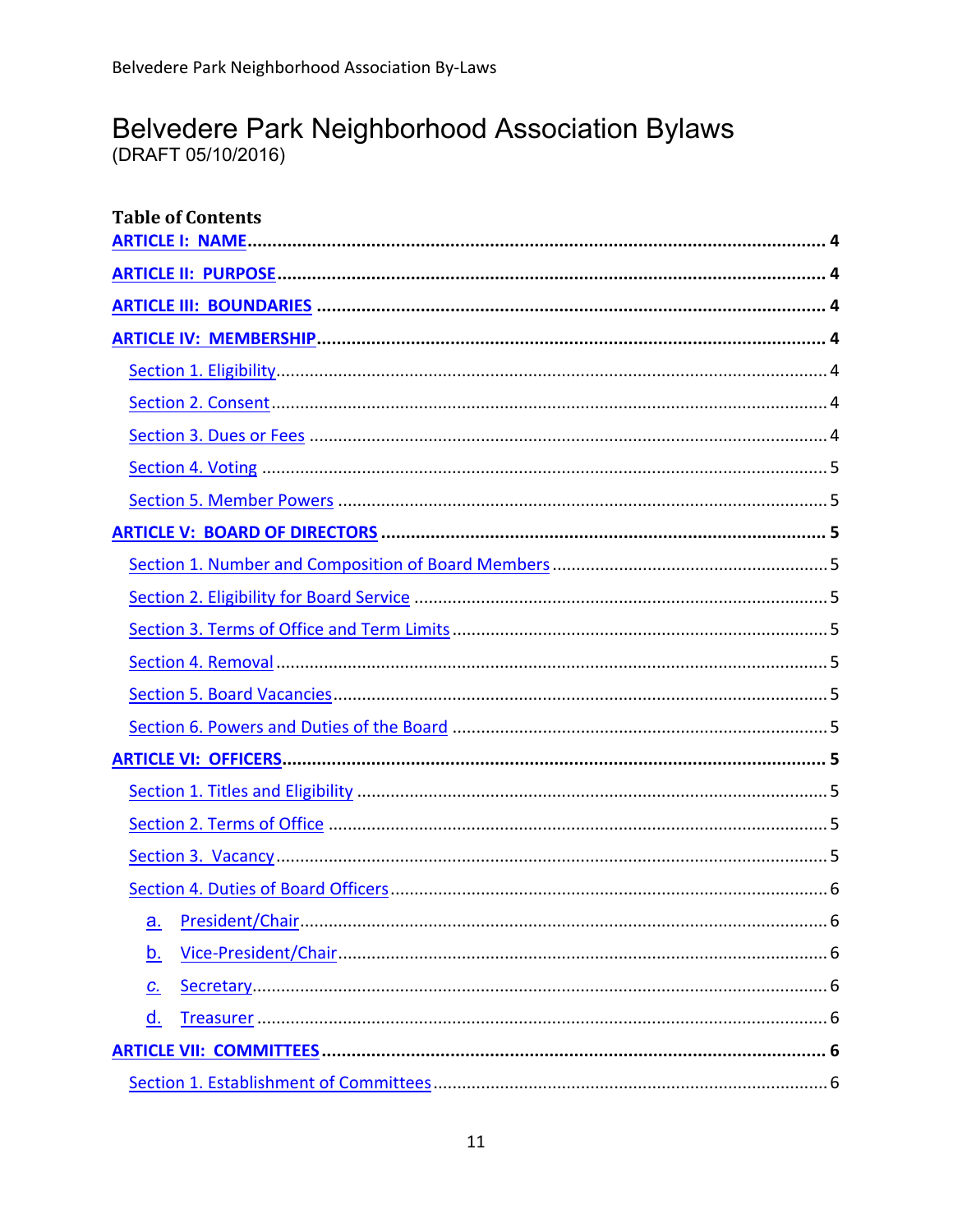| <u>a.</u>                  |  |  |  |  |
|----------------------------|--|--|--|--|
| <u>b.</u>                  |  |  |  |  |
| $\underline{C}$ .          |  |  |  |  |
|                            |  |  |  |  |
| <u>a.</u>                  |  |  |  |  |
| <u>b.</u>                  |  |  |  |  |
| $\underline{C}$ .          |  |  |  |  |
|                            |  |  |  |  |
| a.                         |  |  |  |  |
| <u>b.</u>                  |  |  |  |  |
| $\underline{C}$ .          |  |  |  |  |
| <u>d.</u>                  |  |  |  |  |
|                            |  |  |  |  |
| <u>a.</u>                  |  |  |  |  |
| <u>b.</u>                  |  |  |  |  |
| C.                         |  |  |  |  |
| d                          |  |  |  |  |
|                            |  |  |  |  |
|                            |  |  |  |  |
|                            |  |  |  |  |
|                            |  |  |  |  |
|                            |  |  |  |  |
|                            |  |  |  |  |
| a.                         |  |  |  |  |
| <u>b.</u>                  |  |  |  |  |
| $\underline{\mathbf{C}}$ . |  |  |  |  |
|                            |  |  |  |  |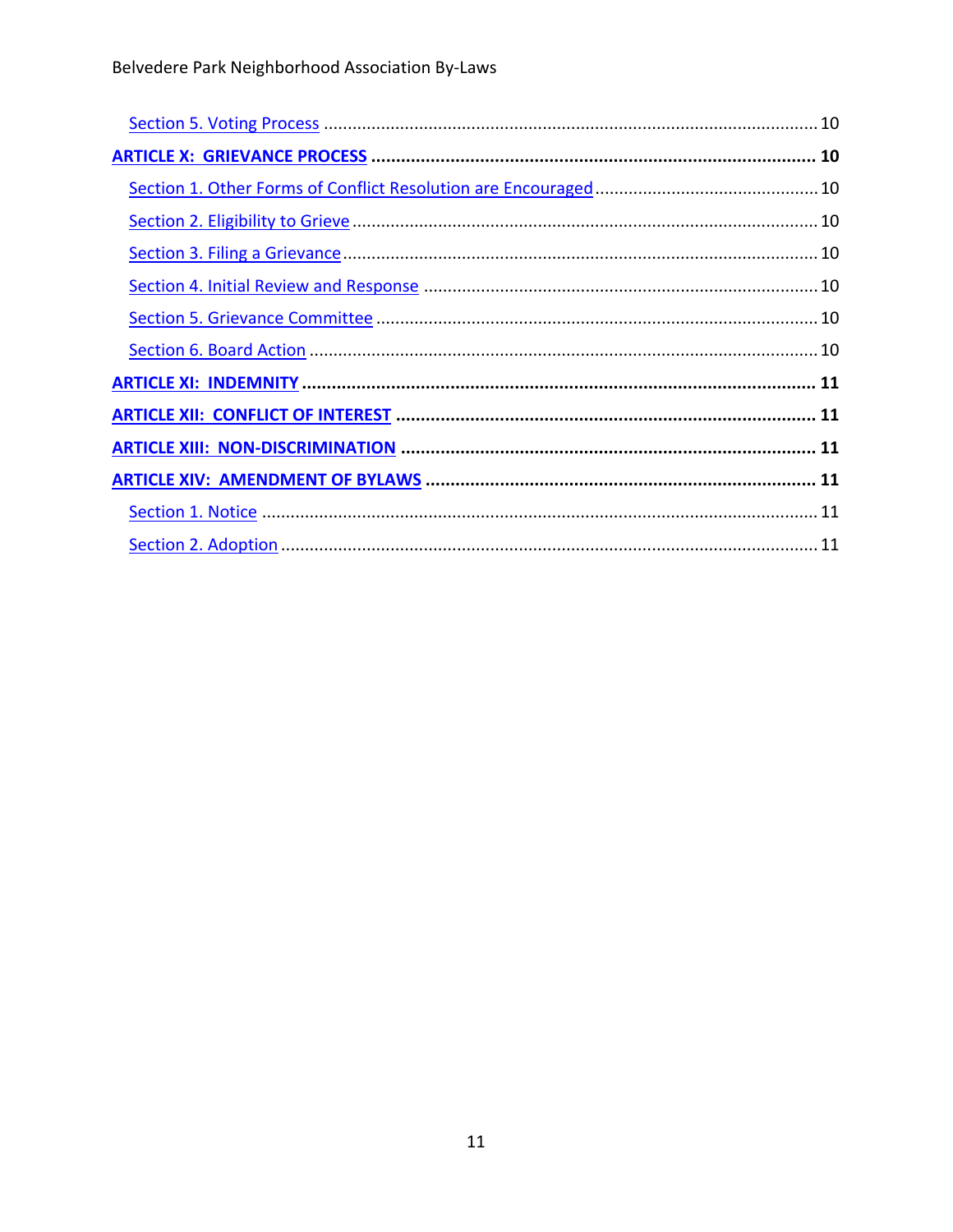# **ARTICLE I: NAME**

The name of the organization shall be Belvedere Park Neighborhood Association.

## **ARTICLE II: PURPOSE**

The purposes for which this association is organized are:

a) To consider and act on issues that affect the livability and quality of the neighborhood;

b) To provide an open process by which all members may involve themselves in the affairs of the neighborhood;

c) To take positions in matters of civic interest, and promote those positions in communications;

d) To inform residents of events or plans affecting the neighborhood;

e) To establish and maintain open lines of communication with other organizations, such as other neighborhood associations, and city, county, regional, and state government agencies; and

f) For such other purposes as are approved by the Board of Directors (Board) or membership.

## **ARTICLE III: BOUNDARIES**

The boundaries of the association shall be defined as:

o The boundaries shall be set as Memorial Drive between Line Street and Columbia Drive; Columbia Drive from Memorial Drive to Glenwood Road; Glenwood Road to Santa Cruz; Santa Cruz to San Jose to Capistrana to San Gabriel Avenue to Santa Monica Drive to Carter Road to Fairlee Drive; Fairlee Drive to Line Street to Memorial Drive; including Melanie Court. Shoal Creek Park I shall be included as within the boundaries of the association.

## **ARTICLE IV: MEMBERSHIP**

**Section 1. Eligibility.** All residents, property owners, and individuals who hold a business license located within the boundaries as defined by these bylaws are eligible to be a member of the association.

**Section 2. Consent.** An eligible person shall become a member of the association by providing written consent in accordance with the procedures established by the Association.A completed application and a membership fee provide written consent.

**Section 3. Dues or Fees.** Annual dues are required and shall be \$-- for residents, property owners and businesses. The rate for senior residents over age 65 shall be \$- -.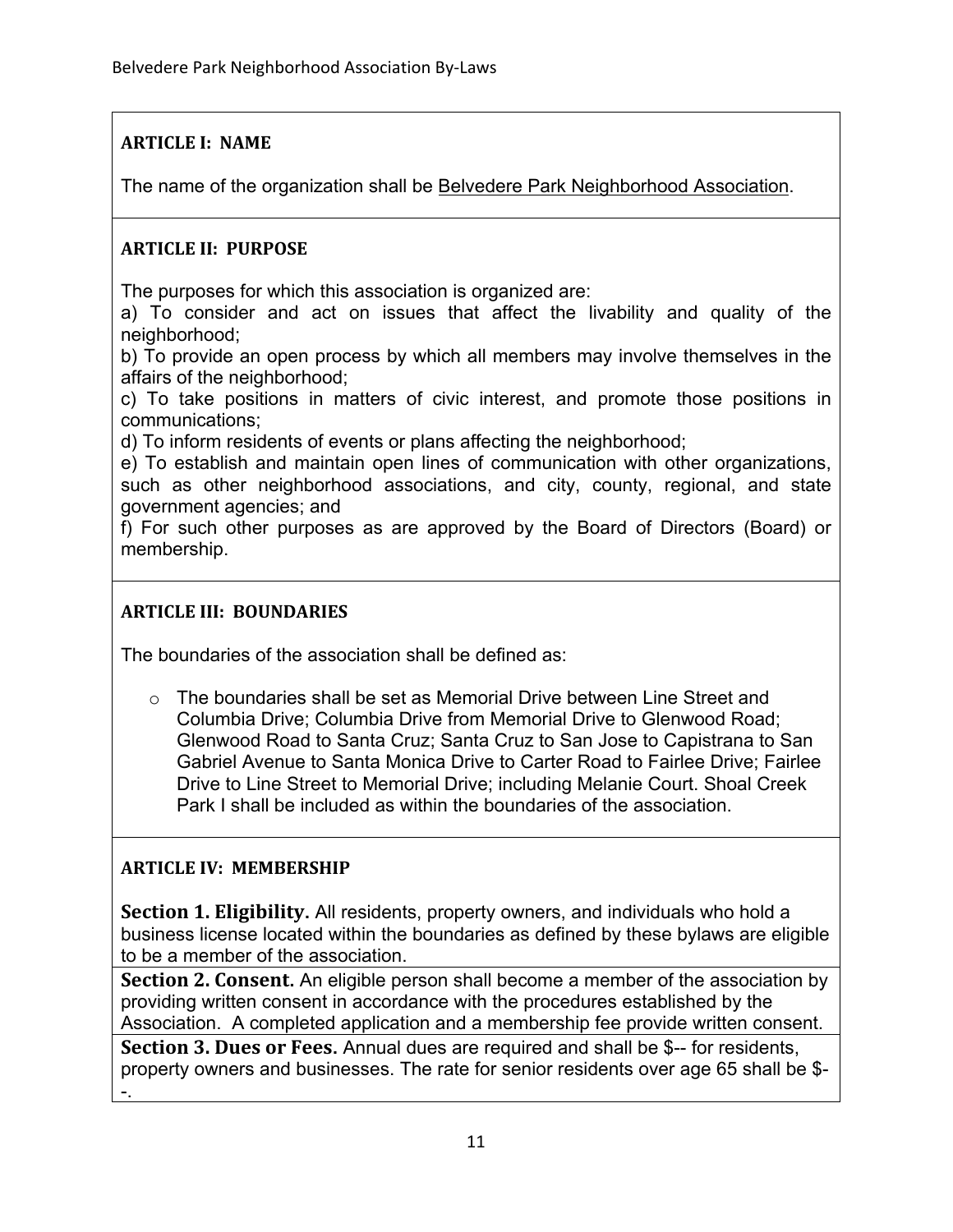**Section 4. Voting.** Each member shall be entitled to one vote. There shall be one class of members of this Association. A quorum for voting requires 55% of members.

**Section 5. Member Powers.** Each member is eligible to vote for election of board directors, bylaw amendments, and dissolution or merger.

## **ARTICLE V: BOARD OF DIRECTORS**

**Section 1. Number and Composition of Board Members.** The number of directors may vary between a minimum of three and a maximum of nine.

**Section 2. Eligibility for Board Service.** Only members shall be qualified to hold an elected or appointed position.

**Section 3. Terms of Office and Term Limits.** Except for the initial adjustments of shorter terms needed in order to create staggered terms, the term of office for directors shall be two years. The board shall make provisions to stagger the terms of directors so that each year the terms of about one-half of the directors shall expire. A director may be reelected to serve additional terms. The limit of terms shall not exceed two terms.

**Section 4. Removal.** Any elected or appointed director may be removed, with cause, by a majority vote of the members at a membership meeting called by the board for that purpose.

**Section 5. Board Vacancies.** Vacancies on the board shall be filled by a vote of the directors currently serving on the board. A member appointed to fill a vacancy shall serve until the next election.

**Section 6. Powers and Duties of the Board.** The board shall be responsible for managing the affairs of the association and for assuring that members are informed of business that affects them through reasonable means of notification.

The board must act in the best interest of the association and is bound to act according to the desire of the majority of voting Members.

Elected and appointed directors have the same powers and responsibilities.

## **ARTICLE VI: OFFICERS**

**Section 1. Titles and Eligibility.** The officers of this association shall be president or chair/vice president or vice chair, co-chairs, secretary, and treasurer. To be eligible to be an officer, an individual must be a member of the Board.

**Section 2. Terms of Office.** Officers shall serve two year terms and may be reelected for a maximum of two terms.

**Section 3. Vacancy.** A vacancy in any office shall be filled by a vote of the board not later than the first regular meeting of the board following the vacancy or as soon as possible.

The board must delegate the duties of a vacant office to one or more directors until the position is filled.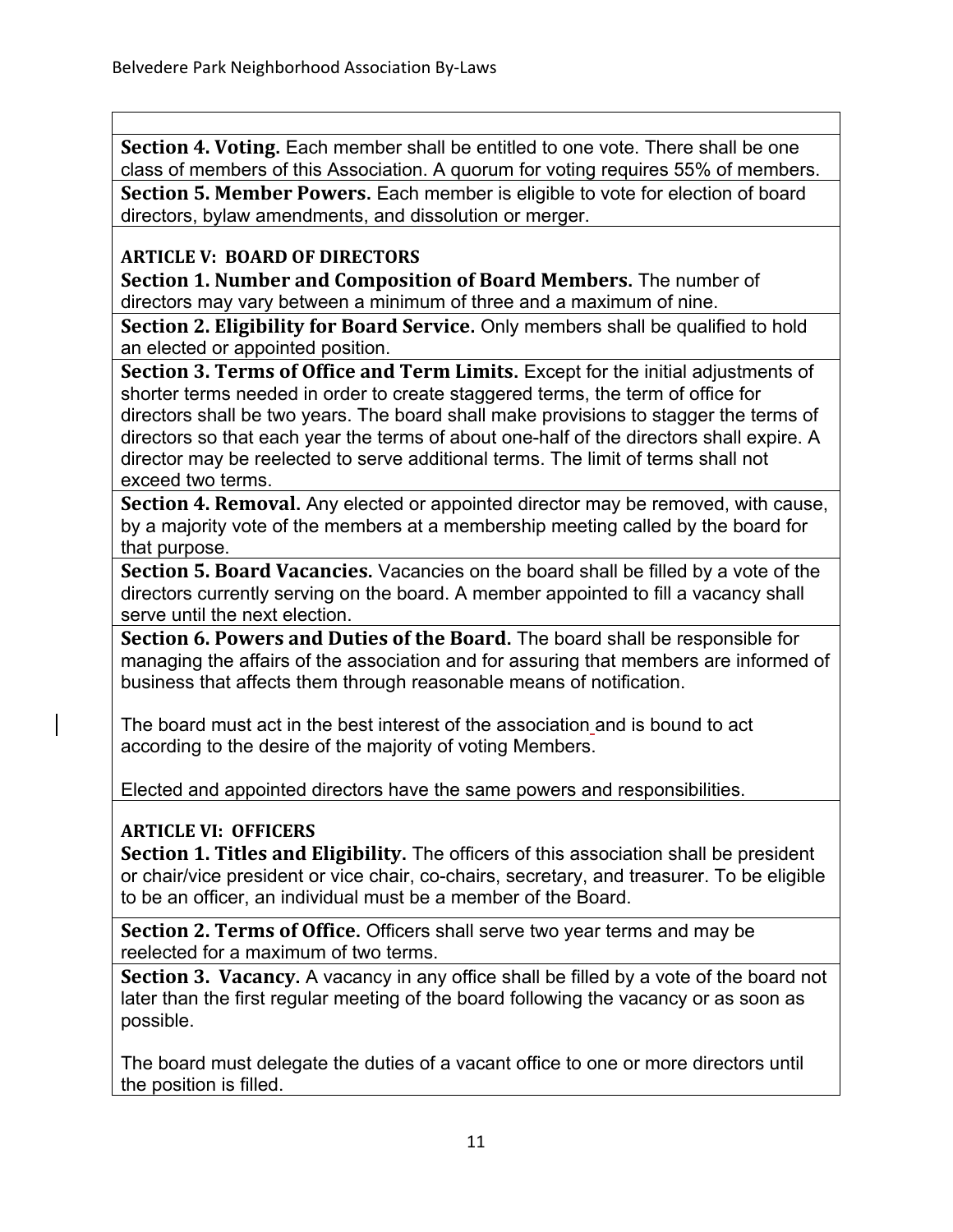## **Section 4. Duties of Board Officers.**

- a. President/Chair: The president/chair shall be the chief officer of the association and shall act as the chair of the board. The president/chair shall: prepare the agenda for board and membership meetings, preside at all board and membership meetings; represent the position of the board and the interests of the association; act as spokesperson for the association; and serve as the public contact for the association.
- b. Vice-President/Chair: The vice president/vice chair shall perform the duties of the president/chair in his/her absence and when requested.
- *c.* Secretary**:** The secretary shall: record and maintain minutes of membership and board meetings, assist the president/chair with the correspondence of the association; maintain the non-financial files of the association; provide notice of all membership and board meetings; authenticate the records of the corporation; maintain current and accurate board and membership lists; and post approved minutes to the membership.
- d. Treasurer**:** The treasurer shall have overall responsibility for all the association's funds. The treasurer shall: maintain full and accurate accounts of all financial records of the corporation; and present financial reports at each membership and board meeting.

# **ARTICLE VII: COMMITTEES**

**Section 1. Establishment of Committees.** The board may establish standing and ad hoc committees as it deems necessary and desirable. Such committees may be advisory to the board or may exercise the authority of the board. Upon establishment of any committee, the board shall identify the scope of the committee's authority and duties and the number of members and appoint the committee's membership.

**Section 2. Advisory Committees.** The board may establish advisory committees as standing or ad hoc committees. Members of the association are eligible to serve on these committees. The board appoints the committee members. Advisory committees are not required to comply with open meeting, notice, quorum or public records requirements. Advisory committees may make recommendations to the board but cannot implement recommendations or projects without board approval.

**Section 3. Committees with Board Authority.** Any committee that exercises any of the authority of the board shall be composed of two or more directors, elected by a majority vote of all directors. All members of a committee with board authority shall be members of the association. Committees with board authority must abide by the requirements of the board regarding open meetings, notification, public records, and quorum.

**Section 4. Limitations on Committees with Board Authority.** Any committee action outside the approved guidelines shall be null and void. All decisions of a committee with board authority must be reviewed by the board at the next regular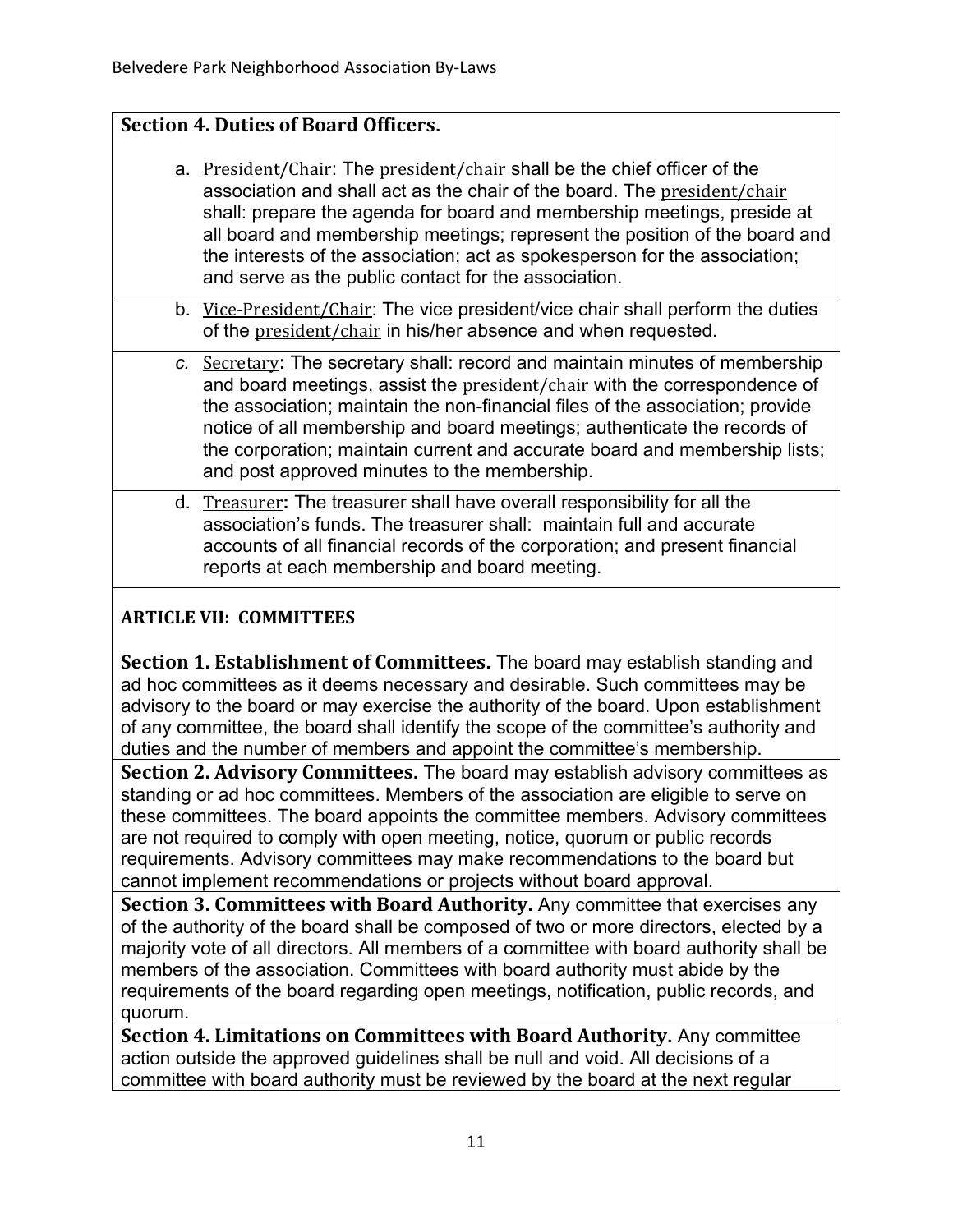meeting. The board may reverse a committee's decisions in full or in part or may remand the decision back to the original committee by a majority vote.

#### **ARTICLE VIII: MEETINGS**

## **Section 1. Membership Meetings.**

- a. Annual Meeting: The annual meeting of the membership shall be held each year in the month of January on a date set by the board. The business of the annual meeting shall include a report from the board on the state of the association, and the annual election of directors to the board. Notice of the annual meeting to the public must be at least 7 days in advance.
- b. Regular (or General) Membership Meetings: Regular membership meetings will be held at least 10 times a year at a regular day and time set by the board. The membership shall advise the board of current concerns and possible actions. Notice of regular membership meetings to members and to the public must be at least 7 days in advance.
- c. Special Membership Meetings*:* The board may call a special meeting of the membership. Notice of special membership meetings to members and to the public must be at least 7 days in advance.

#### **Section 2. Board Meetings.**

- a. Regular Board Meetings: The board shall meet at least 4 times a year on the 2<sup>nd</sup> Tuesday of March, June, September and December to conduct the business of the association. Notice of regular meetings of the board to the public must be at least 7 days in advance.
- b. Special Board Meetings: The president/chair may call a special meeting of the board when the timeliness of the regular meeting is insufficient to take action on particular issues. Notice of special meetings of the board to the public must be at least 3 days in advance and must identify the topics on the agenda. Direct notice to the board and individuals known to have an interest in the agenda topic(s) must be provided at least one day in advance. The board only can discuss and make decisions at special meetings on the topics on the agenda.
- c. Emergency Board Meetings: The president/chair or a majority of the board may call an emergency meeting of the board when there is insufficient time address timely business within the notice requirements of a regular or special meeting. Notice of an emergency meeting to all parties may not be less than 24 hours in advance. Direct notice to individuals known to have an interest in a particular agenda item must be provided.

#### **Section 3. Setting Meeting Agendas.**

- a. Board Meetings: Board meeting agendas shall be set by the president/chair.
- b. Membership Meetings: Membership meeting agendas shall be set by the board.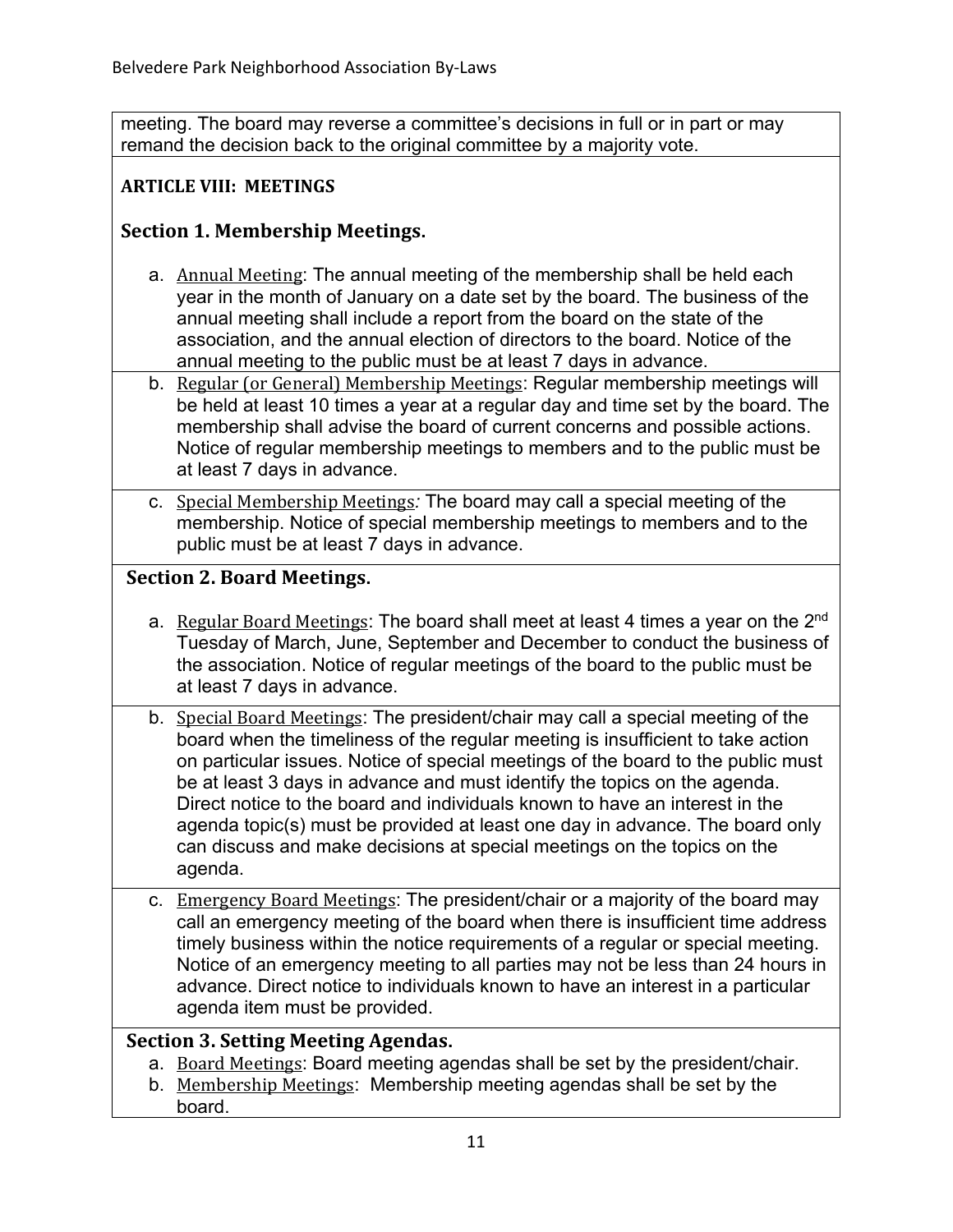- c. Committee Meetings: Committee meeting agendas are set by the committee chair or committee members.
- d. Amending the Agenda: Members of the body that is meeting can amend the agenda at the beginning of the meeting.

# **Section 4. Calling a Meeting.**

- a. Board meetings: Regular board meetings are established in the bylaws or set by board. The president/chair may call a special board meeting.
- b. Membership meetings: Regular membership meetings are established in the bylaws or by the board. The president/chair or board may call a special membership meeting.
- c. Committee meetings: Committee meetings are scheduled by the committee chair and/or the committee members.
- d. Cancelling a Meeting: Meetings can be cancelled by the same individual who or body that called the meeting.

**Section 5. Deliberation and Decision Making.** Action is taken by a majority vote of those eligible to vote at a meeting. The procedures for deliberation and decision making shall be established by the Board.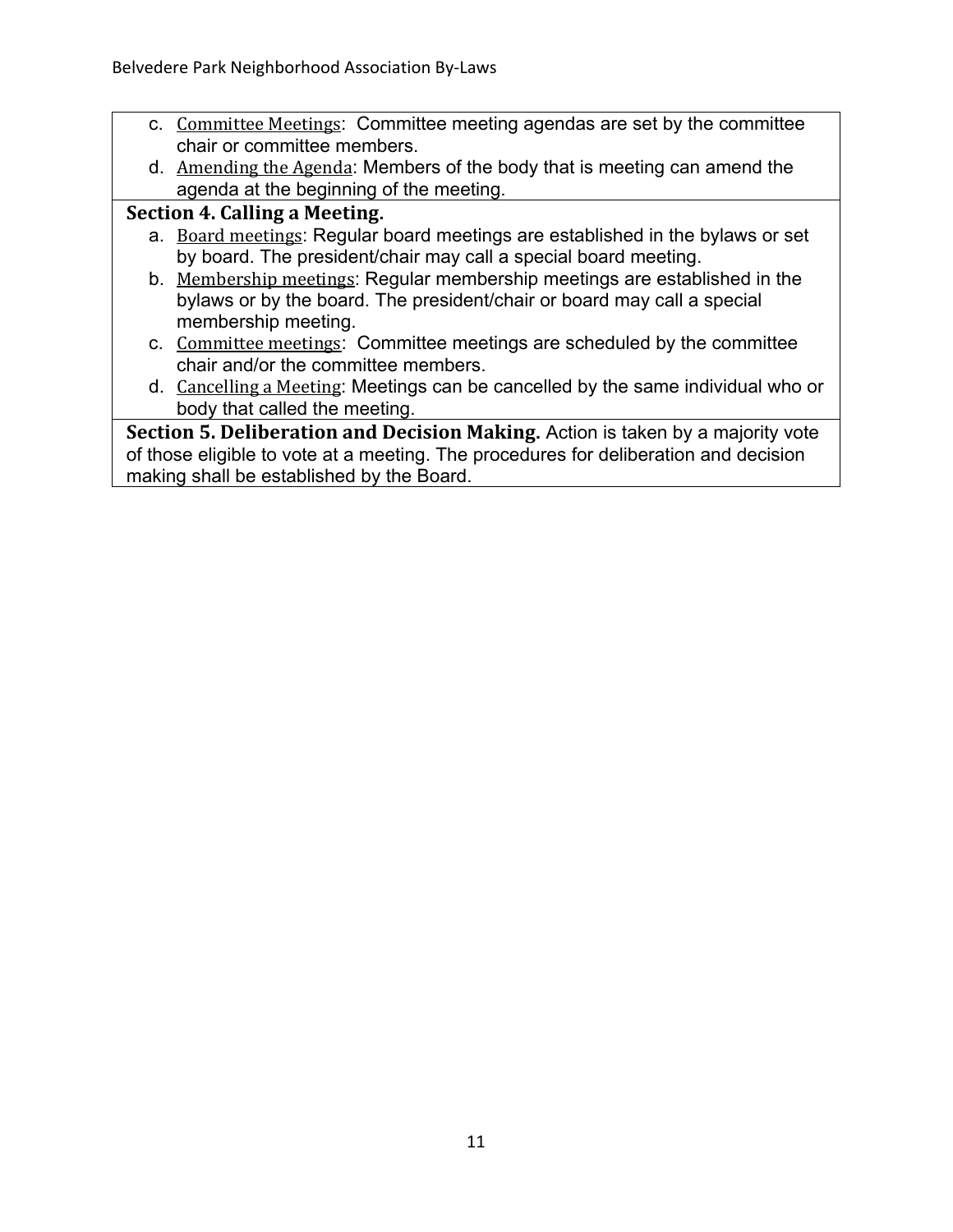## **ARTICLE IX: ELECTIONS**

**Section 1. Annual Election.** The members shall elect the directors at the annual election. The annual election will be held at the annual meeting during the month of January.

The board or president/chair will assign the following tasks to the Nomination Committee:

- Confirm terms of office of current directors [and officers if members elect them directly]
- Determine number of open director positions [and offices]
- In cooperation with the board, seek eligible candidates to run for open director and officer positions
- If not already established, develop a process for the election, including who will preside over the annual election, and submit it to the board for approval
- Establish a process to determine, at the election, who is eligible to vote (e.g. formal membership roster, sign-in check box, presentation of formal documentation of eligibility to be a member).
- Provide formal notice of the annual election. The notice should include:
	- o Date, time, place
	- o Number and type of open seats
	- o Process by which a Member can declare their interest in being a candidate for a board position
	- $\circ$  Who is eligible to vote
	- o Process by which individuals can become a member and be eligible to vote
	- $\circ$  Process at the election by which members will be asked to prove their member status and eligibility to vote
- Prepare ballots and any other materials needed for the election

**Section 2. Election of Officers.** Board members shall meet after the annual meeting and, by a vote of the board, elect president/chair; vice president/vice chair; co-chairs; secretary and treasurer.

**Section 3. Voting Eligibility.** Current members are eligible to vote in the annual election.

## **Section 4. Nomination Process.**

- a. Nomination Committee: The board shall create a nomination committee (a permanent, not ad hoc committee), which shall:
	- o Conduct all activities listed under Article IX, Section1.
- b. Nomination from the Floor at the Annual Election. Time shall be provided at the annual meeting for members to nominate members from the floor to be added to the ballot. Nominations from the floor do not require a second. Individuals nominated from the floor must consent to be nominated.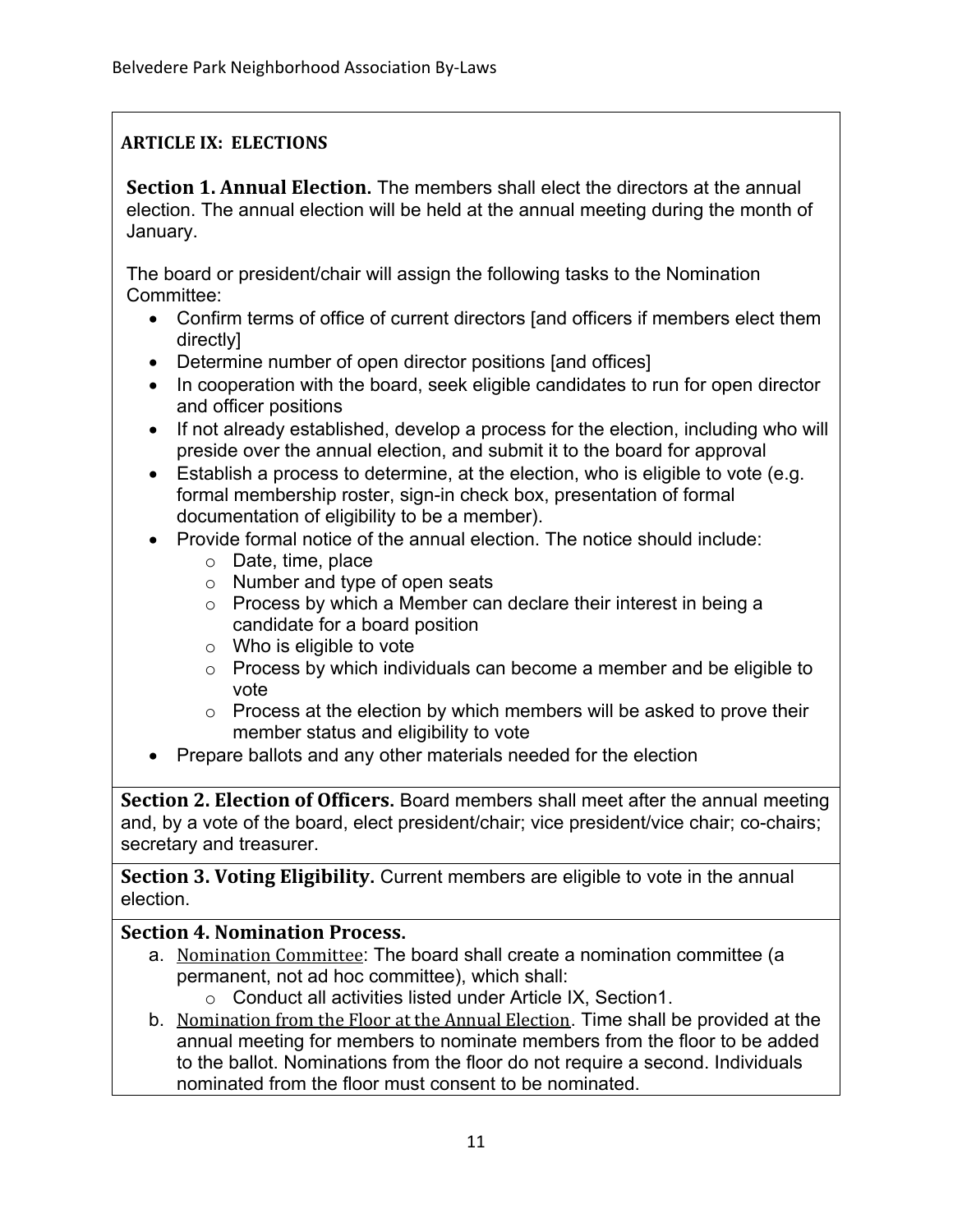c. No Write-in Votes: Votes for individuals written in on ballots who have not been nominated through the designated nomination process will not be counted.

#### **Section 5. Voting Process.**

Voting at the annual election shall be by secret paper ballot and online. Online voting will begin the day after the election meeting and end at close of business (6:00pm) the second day after the election meeting.

If none of the open seats are contested, a member may make a motion from the floor to adopt the full slate of candidates by acclamation.

Election of an individual requires a majority vote of the members voting in the annual election.

Candidates do not need to be present to be elected.

#### **ARTICLE X: GRIEVANCE PROCESS**

**Section 1. Other Forms of Conflict Resolution are Encouraged.** All parties are encouraged to resolve disagreements and disputes through one-on-one dialogue, discussions with directors and members, and/or formal mediation whenever possible.

**Section 2. Eligibility to Grieve.** A person or group harmed as a result of a decision of this association may file a formal grievance if they believe the action taken by the association violated a provision of these bylaws, a formally-adopted policy of the association.

**Section 3. Filing a Grievance.** Grievances must be submitted, in writing, to the association president/chair and/or secretary, within 45 business days of the alleged violation. A grievance must identify the date of the action being grieved and the provision of the association's bylaws which allegedly were violated, describe how the provision was violated and how the grievant was harmed by this action, and identify the remedy the grievant is seeking.

**Section 4. Initial Review and Response.** The board or the board's designee will review the proposed grievance and determine whether it meets criteria for a grievance as defined in this article. If the proposed grievance is found not to meet the criteria, the board or its designee will inform the grievant in writing of this determination and the reasons for the determination. If the proposed grievance is found to meet the criteria, the review process continues.

**Section 5. Grievance Committee.** If the process continues, as per Section 4, the board, or a committee designated by the board, shall offer the grievant an opportunity to present information relevant to the grievance and shall gather other relevant information. The body carrying out the review will develop its findings and recommendations and submit them to the board.

**Section 6. Board Action.** The board shall consider the findings and recommendations and render a decision on the grievance. The board shall notify the grievant of the board's decision, in writing, within 60 calendar days from the receipt of the grievance.